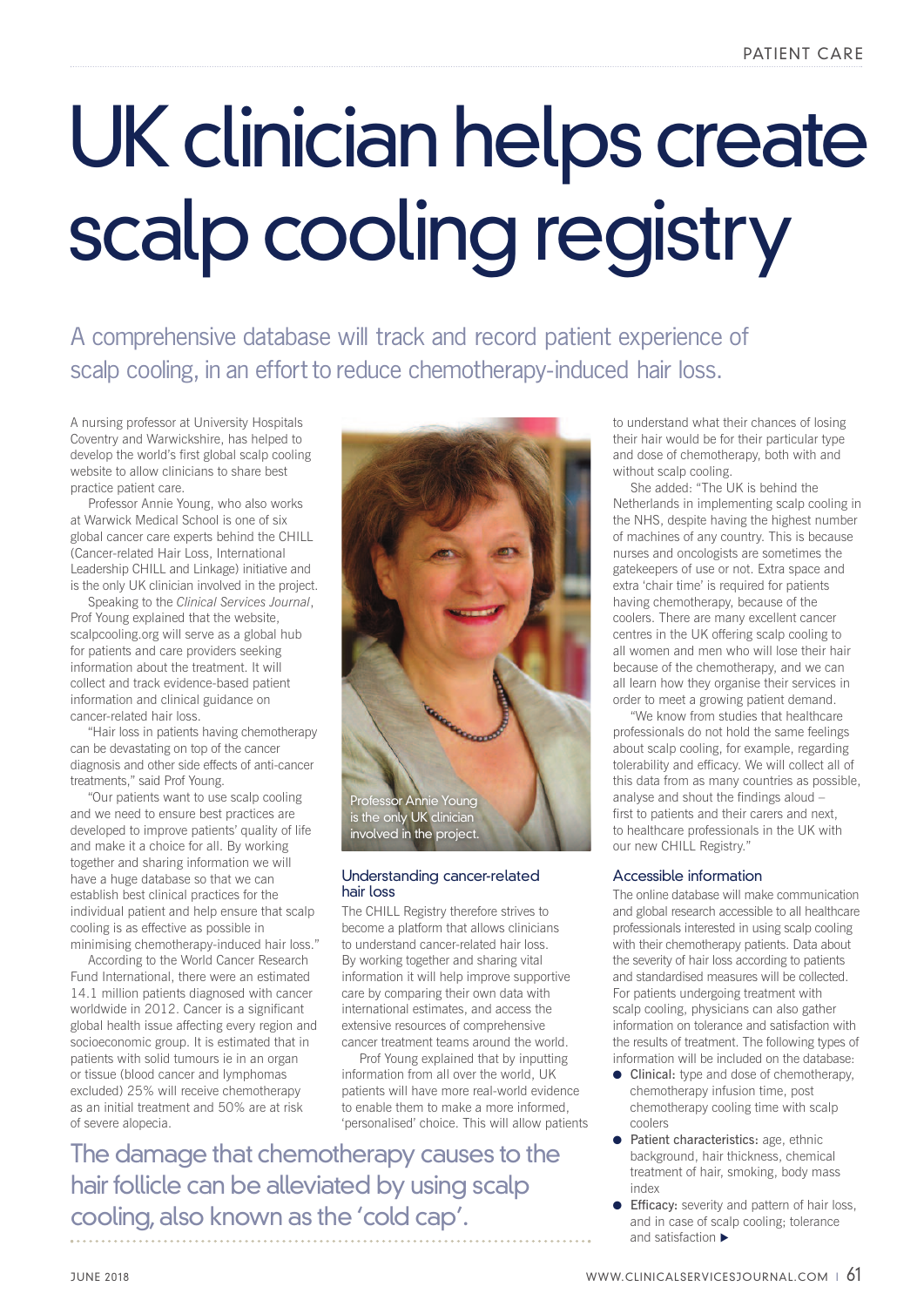**•** Follow up information: dependent on availability and willingness of the patient to be contacted six months after treatment to evaluate hair growth and results to determine incidence of persistent hair loss.

This data will inform clinicians about the added value of scalp cooling, its effectiveness per type of chemotherapy, and also about the factors attributing to why it may be successful for one patient but not for another.

The damage that chemotherapy causes to the hair follicle can be alleviated by using scalp cooling, also known as the 'cold cap'. During scalp cooling treatment, a tight-fitting silicone cooling cap is placed directly on the head, and an outer neoprene cap that insulates and secures the silicone cap. The cooling cap is connected to a cooling and control unit. A liquid coolant circulates throughout the silicone cap, delivering consistent and controlled cooling to all areas of the scalp. Once the cap is fitted to the head, the temperature of the scalp skin is significantly lowered, resulting in vasoconstriction with reduced delivery of chemotherapy to the scalp skin, as well as reduced cellular uptake of drugs due to decreased intra-follicular metabolic rate. Together, these factors minimise the hair loss that is a side effect of many chemotherapy agents. The fit of the cap is the crucial factor.

CHILL executive board member Dr Corina van den Hurk, added that scalp cooling is

well-recognised around the globe as a therapeutic solution to one of the most troublesome side effects of chemotherapy.

"Over the last 10 years, hair loss has consistently been ranked as one of the worst side effects from patients, but things are changing and we are taking control of it through scalp cooling," said Dr van den Hurk, a researcher in clinical oncology and epidemiology at the Netherlands Comprehensive Cancer Organisation.

"There is more and more attention for quality of life and it is clear that worldwide, the use of scalp cooling increases exponentially. Offering patients the option of scalp cooling doesn't just treat the side effect of chemotherapy-induced hair loss, it also helps people psychologically and socially. It helps them stay in control at what can be one of the most distressing times of their lives."

## Developing best practice

Dr van den Hurk added that the launch of the CHILL Registry is a significant step forward as global clinicians work together to develop best practices in supportive care.

"There are many variables in scalp cooling, and they are increasing all the time," she said. "For instance, when we looked, we found that there were more than 30 different scoring methods used in different studies about scalp cooling. This is just an example of how variable the information is, but if we

The UK is behind the Netherlands in implementing scalp cooling in the NHS, despite having the highest number of machines of any country.



"The effectiveness of scalp cooling depends on type and dose of chemotherapy, and there are many cytotoxics and combinations of them. This means high numbers of patients are needed to evaluate results and its

collate all of this data we can present them to patients and doctors in a more useful way, to help inform their treatment decisions.

determining factors. Moreover, if you want to compare results between hospitals. it is desirable to have dozens of patients with one type and dose of chemotherapy per hospital to make reliable estimations.

"There are also constantly new chemotherapies on the market so it is helpful to have as many centres involved in the registry as possible so patients can be informed about the added value of scalp cooling as early as possible."

The registry also provides the opportunity to detect best practices. Centres around the globe that have previously not had positive scalp cooling results can learn from others. which have, to help improve future scalp cooling success for its patients. It was set up following the success of the Dutch registry on alopecia which includes the details of several thousand patients already. It shows that, even